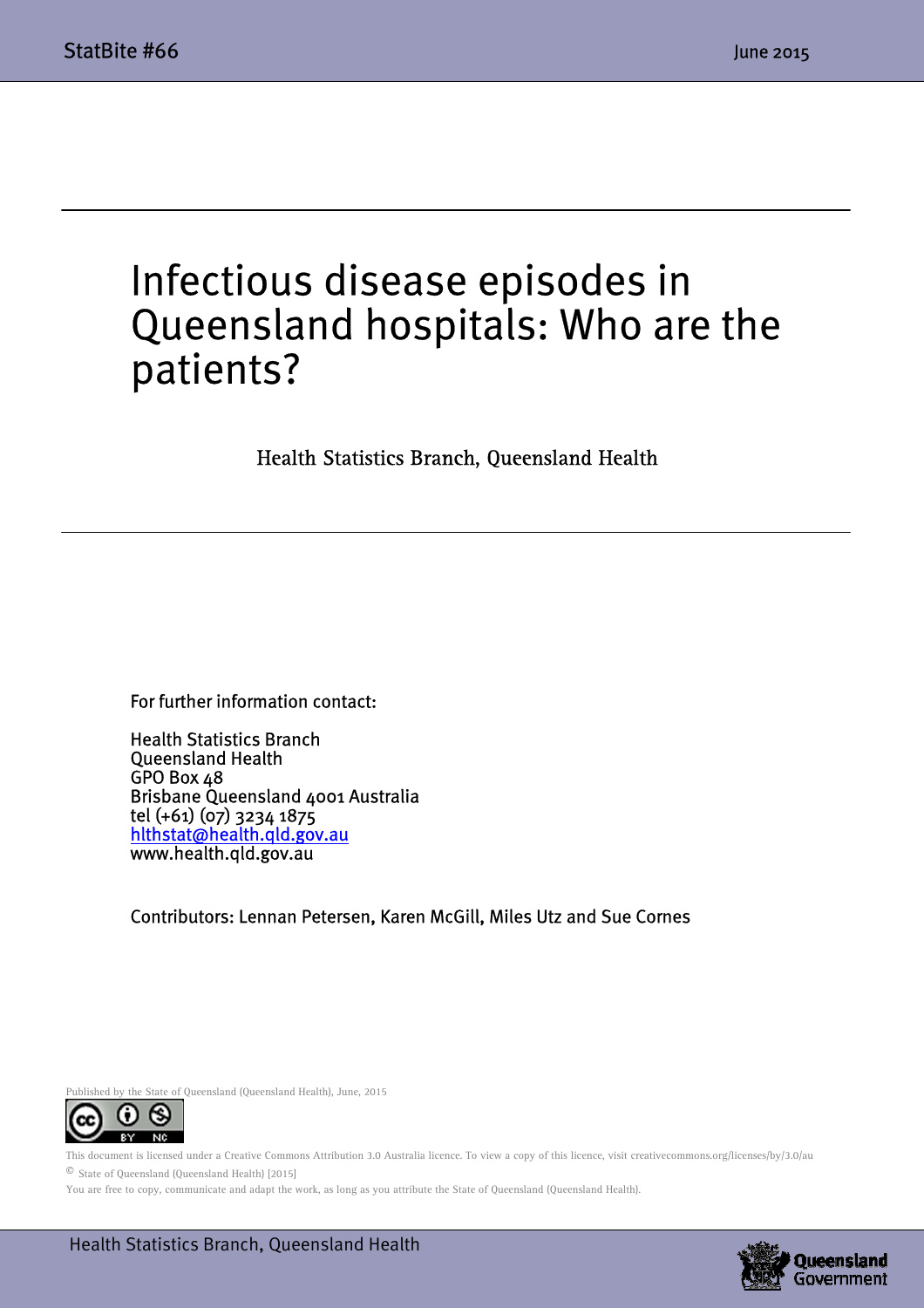## Infectious disease episodes in Queensland hospitals: Who are the patients?

*Health Statistics Branch, Queensland Health* 

The risk of hospitalisation for infectious diseases $^{\dagger}$  differs substantially between different patient groups. In analysing admission data from New Zealand hospitals between 1989 and 2008, Baker et  $al.$ <sup>1</sup> showed that the most vulnerable populations at risk for hospital admissions for infectious diseases in New Zealand are the youngest and oldest, the most economically deprived, and Maori (Indigenous New Zealanders) and Pacific people. A previous Queensland Health analysis $^2$  also found significant disparities in overall health outcomes of the young, old and economically disadvantaged, as well as Indigenous Queenslanders and people living in remote areas.

Between 2004–05 and 2013–14, infectious disease rates have substantially increased in Queensland hospitals $^3$ , particularly in public hospitals. $^4$  This StatBite investigates which patients are most susceptible to being admitted for acute care to a Queensland hospital with a principal diagnosis of an infectious disease.

Analysis showed that in 2013–14 the most vulnerable age groups to be admitted to a Queensland hospital for an infectious disease were the 0-4 age group and the older age groups. Rates for the older age groups started to rise substantially from 65–69 years of age and continued to increase in older age groups. Infectious diseases made the greatest contribution to all separations for children under 5, accounting for 34% of all separations, compared to 9% for all age groups combined. Analysis also showed that females had slightly (3%) higher separation rates than males.

Figure 1 shows that separation rates for infectious diseases were substantially higher for Indigenous Queenslanders compared to non-Indigenous Queenslanders. In 2013–14, Indigenous people were 1.9 times more likely to be separated from a Queensland hospital for an infectious disease compared to non-Indigenous people. This gap between the two population groups has widened over the 10 year study period from 1.8 times in 2004–05.

Figure 2 shows age-standardised separation rates for infectious diseases by remoteness and socioeconomic status over a 9 year period.

In 2013–14, the infectious disease separation rate for people living in very remote and remote areas was 1.6 times higher than the rate for people living in major cities. This gap has substantially narrowed since 2005–06, when the



rate was 2.3 times higher than the rate for major cities.

 $\overline{a}$ 

 $^\ast$  Infectious diseases were defined by Baker et al.'s $^1$  definition. See <u>Technical Appendix</u> for further details.